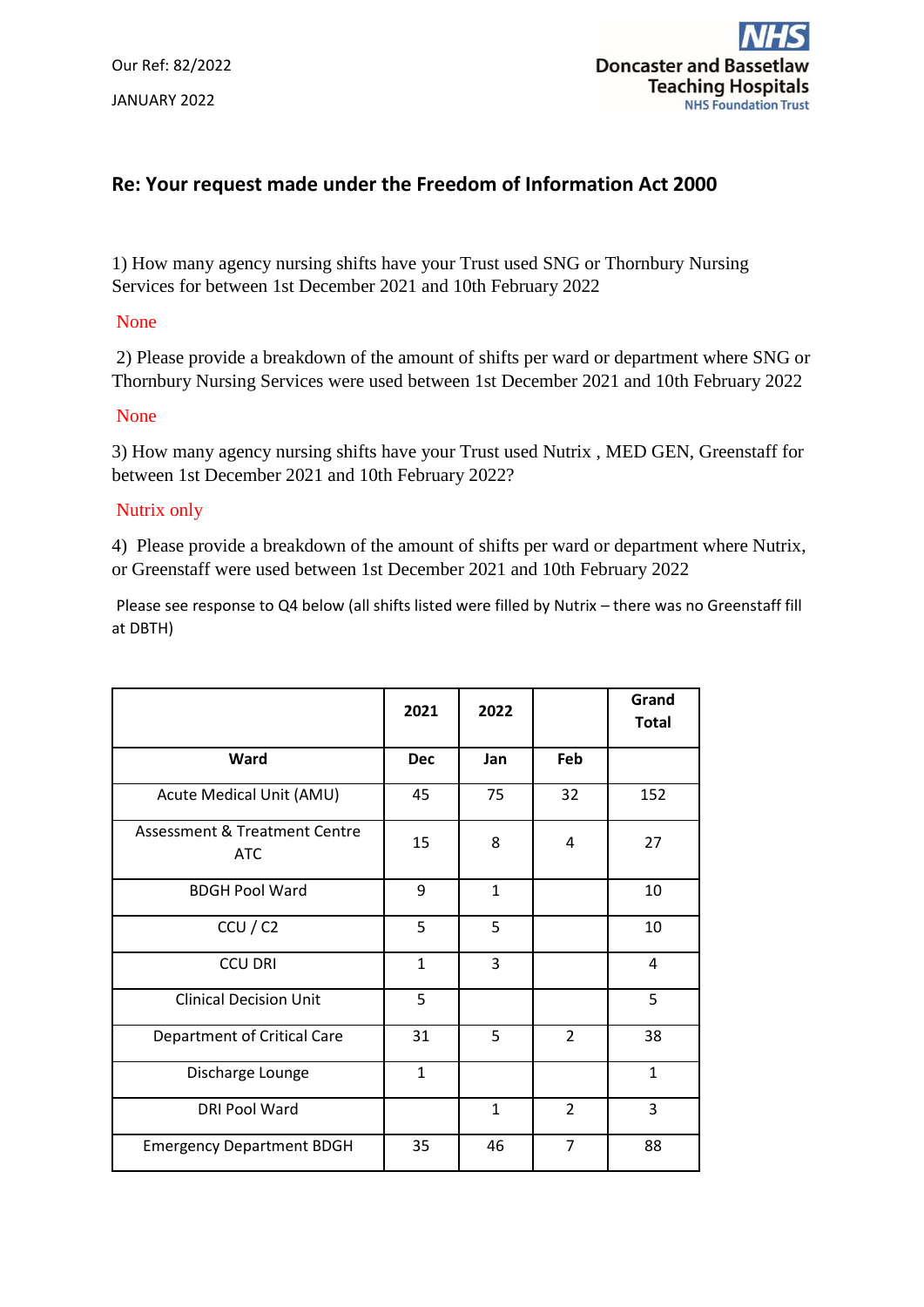Our Ref: 82/2022

JANUARY 2022

| <b>Emergency Department DRI</b> | 101                     | 73                      | 12           | 186              |
|---------------------------------|-------------------------|-------------------------|--------------|------------------|
| <b>Gresley Unit</b>             | 9                       | $\overline{7}$          | $\mathbf{1}$ | 17               |
| Intensive Care Unit             | $\mathbf{1}$            |                         |              | $\mathbf{1}$     |
| Mallard Ward                    | 10                      | 10                      | 4            | 24               |
| Rehab 1                         | $\overline{2}$          | $\mathbf{1}$            |              | $\mathbf{3}$     |
| Rehab <sub>2</sub>              | $\mathbf{1}$            | $\mathbf{1}$            |              | $\overline{2}$   |
| S10 Urology                     | 5                       | $\overline{2}$          | $\mathbf 1$  | 8                |
| S11 Vascular                    | 11                      | 9                       | $\mathbf{1}$ | 21               |
| St Ledger Ward                  | 14                      | 5                       | 4            | 23               |
| <b>Stirling Ward</b>            | 4                       | 6                       | 6            | 16               |
| <b>Surgical Assessment Unit</b> | 6                       | $\pmb{4}$               | 3            | 13               |
| Surgical Unit (Ward 26)         | $\overline{\mathbf{4}}$ | $\overline{\mathbf{4}}$ |              | 8                |
| The Respiratory Unit            |                         | $\overline{2}$          |              | $\overline{2}$   |
| Ward 1/3                        | $\overline{7}$          | $\overline{7}$          | 6            | 20               |
| Ward 16                         | $\overline{2}$          | 3                       | $\mathbf{1}$ | $\boldsymbol{6}$ |
| Ward 17                         | 5                       | 13                      | 4            | 22               |
| Ward 20                         | 32                      | 21                      | 3            | 56               |
| Ward 21                         | $\overline{7}$          | 10                      | 4            | 21               |
| Ward 22                         |                         | 13                      |              | 13               |
| Ward 24                         | 20                      | 17                      | 5            | 42               |
| Ward 25                         | 31                      | 29                      | 12           | 72               |
| Ward 32                         | 14                      | 22                      | 17           | 53               |
| Ward 6                          | 9                       | $\overline{4}$          | 3            | 16               |
| Ward A4                         | 9                       | 9                       | $\mathbf{1}$ | 19               |
| Ward A5                         | 6                       | 8                       | $\mathbf{1}$ | 15               |
| Ward B5                         | 6                       | 15                      | 6            | 27               |
| Ward C1                         | 6                       | $\overline{2}$          |              | 8                |
| Ward G5                         | $\mathbf{1}$            | $\mathbf{3}$            | $\mathbf{1}$ | 5                |
|                                 |                         |                         |              |                  |